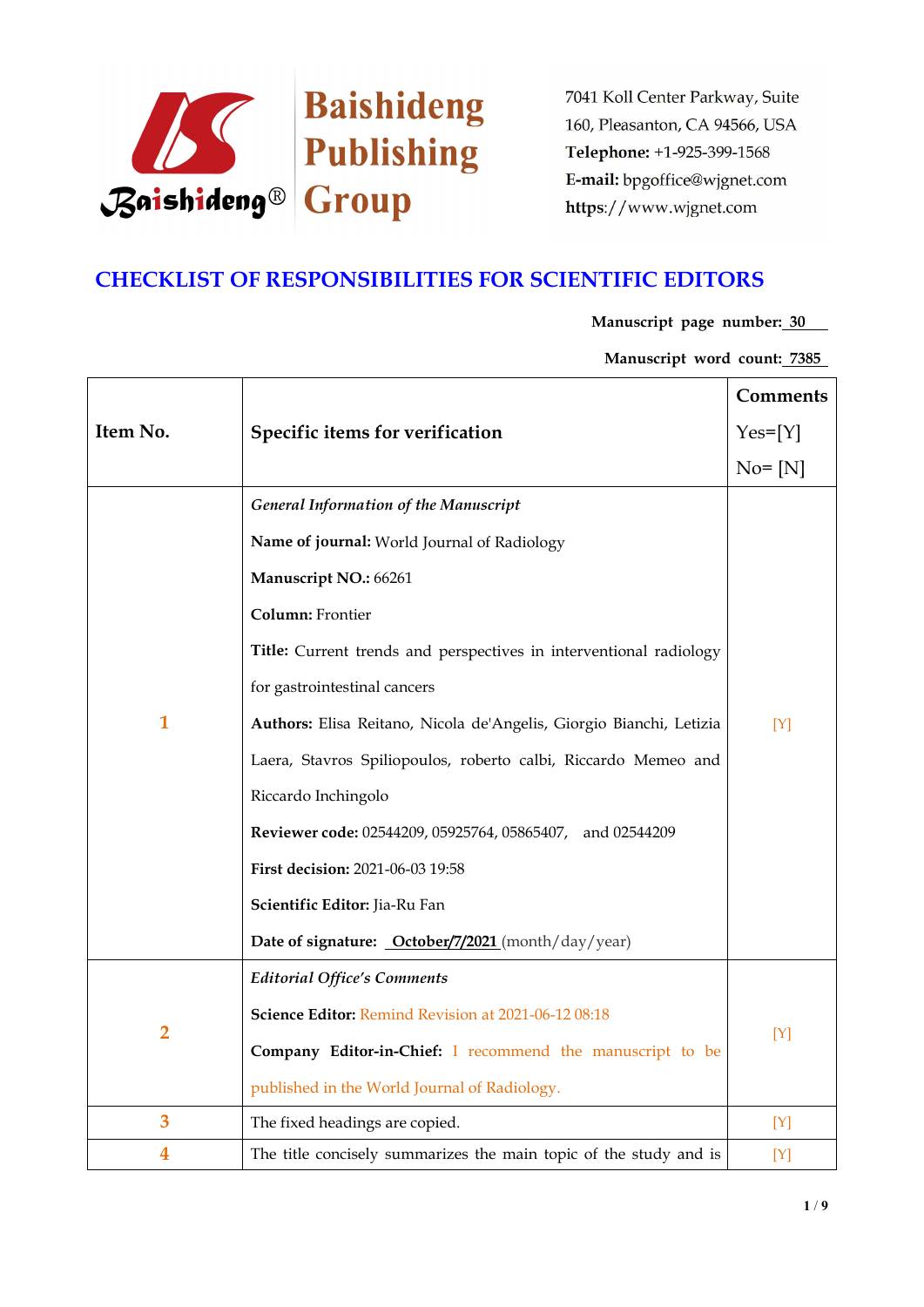

|    | not too long (no more than 18 words). Words such as 'exploration',      |       |
|----|-------------------------------------------------------------------------|-------|
|    | 'research', 'analysis', 'observation', and 'investigation' are avoided. |       |
|    | The title does not start with 'The' and does not include any Arabic     |       |
|    | numbers or uncommon abbreviations.                                      |       |
| 5  | A short running title is provided (no more than 6 words).               | [Y]   |
|    | The authors' full family (sur)names and full/abbreviated first          |       |
| 6  | names are listed on the title page and are consistent with those        | [Y]   |
|    | listed in the signed BPG Copyright License Agreement form.              |       |
|    | The 'Author contributions' passage describes the specific               |       |
|    | contribution(s) made by each author. The author's names are listed      |       |
|    | in the following format: full family (sur)name followed by              |       |
|    | abbreviated first and middles names.                                    |       |
|    | e.g., "Wang CL and Liang L contributed equally to this work; Wang       |       |
| 7  | CL, Liang L, Fu JF, Zou CC, Hong F and Wu XM designed the               | $[Y]$ |
|    | research study; Wang CL, Zou CC, Hong F and Wu XM performed             |       |
|    | the research; Xue JZ and Lu JR contributed new reagents and             |       |
|    | analytic tools; Wang CL, Liang L and Fu JF analyzed the data; and       |       |
|    | Wang CL, Liang L and Fu JF wrote the manuscript. All authors            |       |
|    | have read and approve the final manuscript."                            |       |
|    | The 'Supported by' statement describes the source(s) of financial       |       |
| 8  | support and includes the corresponding identification number(s)         | [N]   |
|    | and program ID(s) if available, and contains no spelling errors.        |       |
|    | The 'Corresponding author' passage provides the corresponding           |       |
|    | author's full first and family (sur)names, abbreviated title (e.g., MD, |       |
| 9  | PhD), affiliated institute's name and complete postal address           | [Y]   |
|    | (including zip code) and e-mail (written in all lowercase), and         |       |
|    | contains no spelling errors.                                            |       |
|    | The Manuscript Tracking information (i.e., Received, Peer review        |       |
| 10 | started, First decision, Revised, Accepted, Article in press, and       | [Y]   |
|    | Published online) are provided along with the corresponding editor      |       |
|    |                                                                         |       |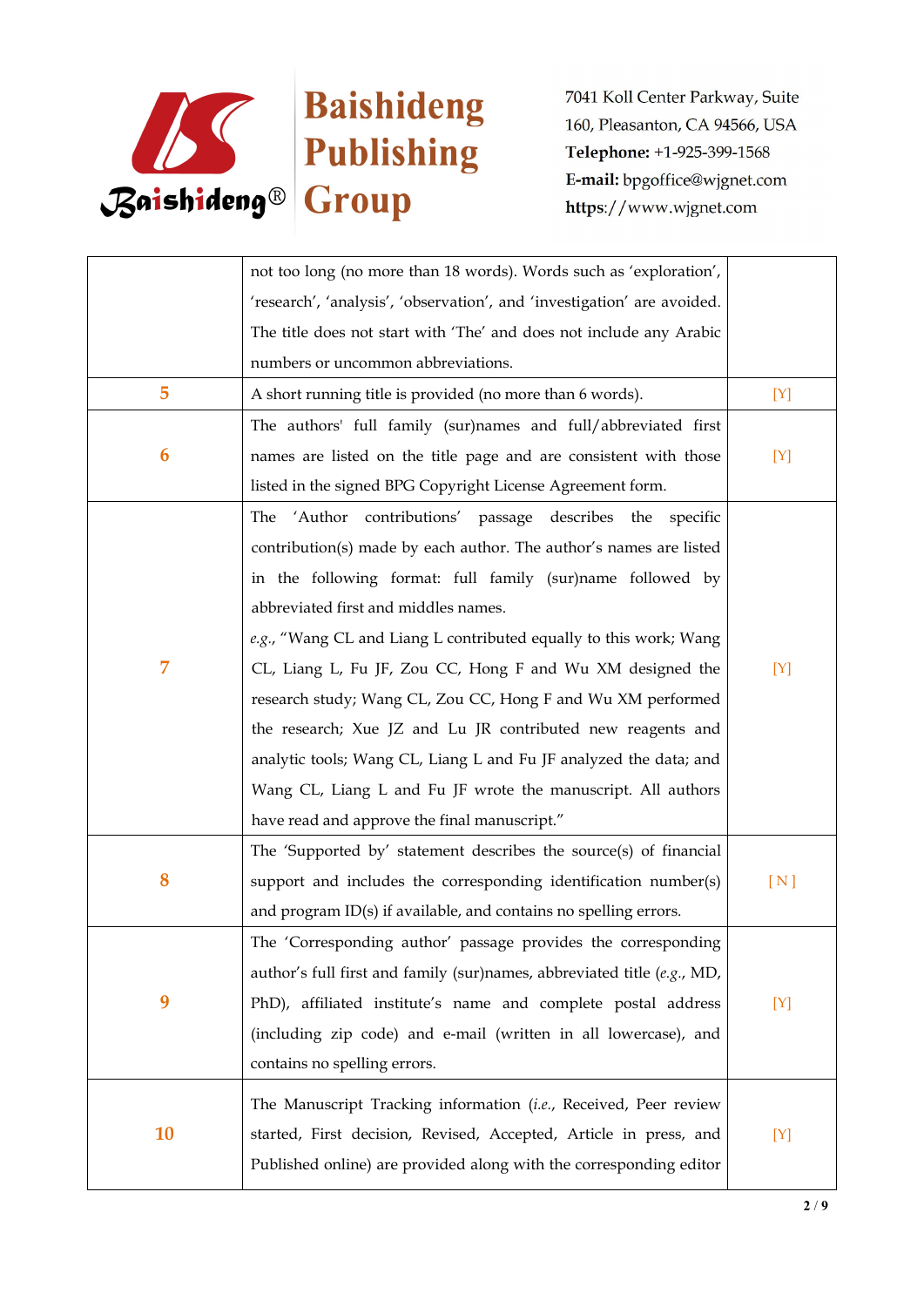

|    | and date for each item, and contain no spelling errors.                 |     |
|----|-------------------------------------------------------------------------|-----|
|    |                                                                         |     |
|    | The Abstract section is formatted according to the article-specific     |     |
|    | style (structured vs unstructured) and word count thresholds, as        |     |
|    | follows:                                                                |     |
|    | Commentary, Frontier, Diagnostic Advances, Medical Ethics,              |     |
|    | Minireview, Review, Therapeutics Advances, and Topic Highlight:         |     |
|    | Non-structured abstract that is no less than 200 words.                 |     |
| 11 | Field of Vision, Case Report and Letter to the Editor:                  | [Y] |
|    | Non-structured abstract that is no less than 150 words.                 |     |
|    | Research articles: Structured abstract with subsections for AIM (no     |     |
|    | more than 20 words); METHODS (no less than 80 words); RESULTS           |     |
|    | (no less than 120 words); and CONCLUSION (no more than 26               |     |
|    | words).                                                                 |     |
|    | The 'Key words' list provides 5-10 keywords that reflect the main       |     |
| 12 | content of the study. The first letter of each keyword is capitalized,  | [Y] |
|    | and each keyword is separated by a semicolon.                           |     |
|    | The "citation" contains authors' names and manuscript title. The        |     |
|    | name of the first author should be typed in bold letters; the family    |     |
|    | (sur) name of all authors should be typed with the first letter         |     |
|    | capitalized, followed by their abbreviated first and middle initials.   |     |
| 13 | For example, an article by Jae Moon Yoon, Ki Young Son, Chun Sick       | [Y] |
|    | Eom, Daniel Durrance, Sang Min Park will be written as Yoon JM,         |     |
|    | Son KY, Eom CS, Durrance D, Park SM. Pre-existing diabetes              |     |
|    | mellitus increases the risk of gastric cancer: A meta-analysis. World J |     |
|    | Gastroenterol 2019; In press                                            |     |
|    | The 'Core tip' provides a summary (less than 100 words) of the          |     |
| 14 | study that outlines the most innovative and important arguments         | [Y] |
|    | and core contents of the paper and will serve to effectively attract    |     |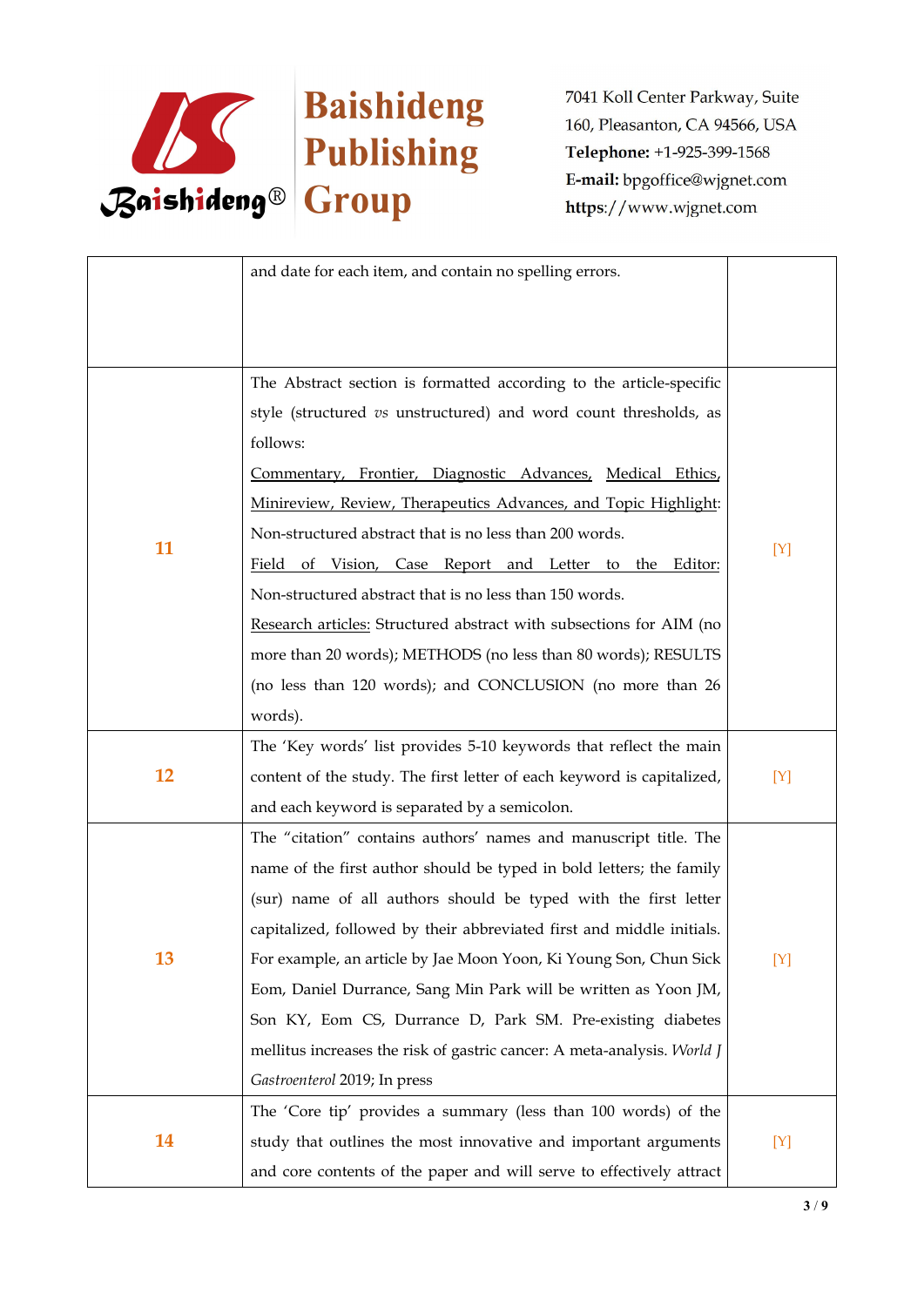

|           | readers.                                                                                       |     |  |
|-----------|------------------------------------------------------------------------------------------------|-----|--|
|           |                                                                                                |     |  |
|           |                                                                                                |     |  |
|           | The 'INTRODUCTION' section clearly describes the relevant                                      |     |  |
|           | background information for the study. Only the most relevant and                               |     |  |
|           | current (within the past 5 years) literature is cited, with the                                |     |  |
|           | exception of rare instances of seminal literature citations. All                               |     |  |
|           | technical terms and/or abbreviations are explained and/or defined,                             |     |  |
| 15        | with the full name of abbreviations given upon first appearance in                             | [Y] |  |
|           | the text and the abbreviation presented in parentheses [i.e.,                                  |     |  |
|           | "computed tomography (CT)"]. First-person pronouns (e.g., T,                                   |     |  |
|           | 'we') are used appropriately to clearly indicate the work performed                            |     |  |
|           | by the author(s). When weaknesses of previous studies are                                      |     |  |
|           | described in the text to highlight the innovations related to the                              |     |  |
|           | current study, the information is presented carefully.                                         |     |  |
|           | The 'MATERIALS AND METHODS' section clearly and accurately                                     |     |  |
|           | describes all materials and methods used to obtain the data                                    |     |  |
| <b>16</b> | presented in the article and is adequate for a reader to repeat the                            | [N] |  |
|           | study.                                                                                         |     |  |
|           | The 'RESULTS' section concisely describes the observational and                                |     |  |
|           | experimental results. Representative data and data that have                                   |     |  |
|           | scientific significance are emphasized. Data is presented in either                            |     |  |
| 17        | the text, a table or figure (i.e., chart, diagram, graph or image), but is                     |     |  |
|           | not repeated among each. Information presented in the tables and                               |     |  |
|           | figures clearly describes the trends, meaning, and inferences.                                 |     |  |
|           | Results described in textual form are accurate, concise and clear.                             |     |  |
|           | Statistical symbols are accurate. Statistical significance is expressed                        |     |  |
|           | as ${}^{a}P$ < 0.05, ${}^{b}P$ < 0.01 (P > 0.05 usually does not need to be denoted).          |     |  |
| <b>18</b> | If there are other series of P values, $\frac{c}{P}$ < 0.05 and $\frac{d}{P}$ < 0.01 are used, | [N] |  |
|           | and a third series of P values is expressed as $\degree P$ < 0.05 and $\degree P$ < 0.01.      |     |  |
|           | Statistical data is expressed as mean ± SD or mean ± SE.                                       |     |  |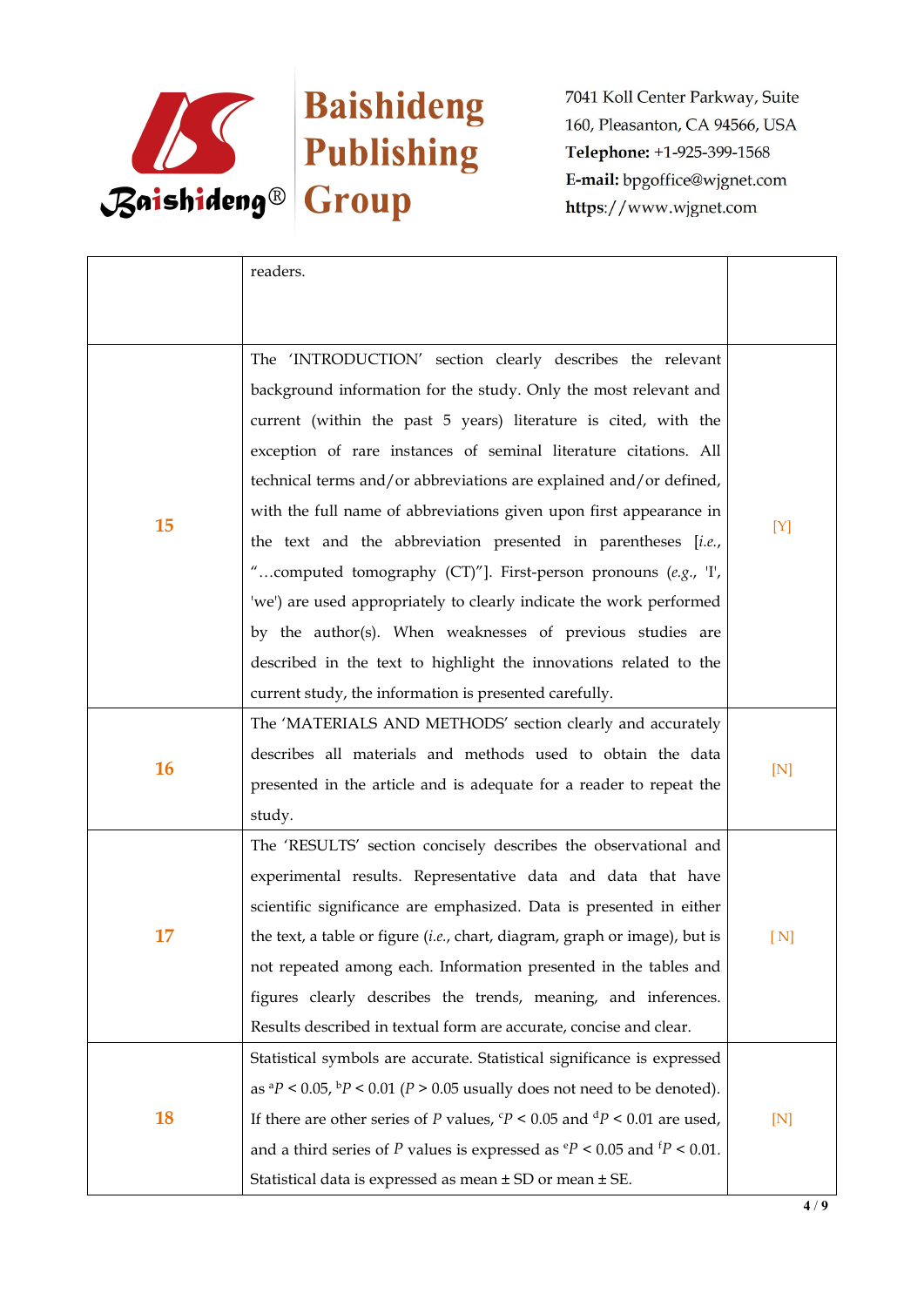

|    | The 'DISCUSSION' section (1) describes the main purpose and                       |     |
|----|-----------------------------------------------------------------------------------|-----|
|    | hypothesis of the study; (2) summarizes the most important results;               |     |
|    | (3) illustrates and explains the results (but does not simply repeat              |     |
| 19 | the data) and draws conclusions or inferences based on the results;<br>[N]        |     |
|    | (4) points out the limitations of the study and their impact on the               |     |
|    | results, as well as proposes further advice on future research                    |     |
|    | $topic(s)$ or direction(s); and $(5)$ describes the theoretical significance      |     |
|    | and practical value of the findings.                                              |     |
|    | The 'ACKNOWLEDGEMENTS' section expresses gratitude to any                         |     |
|    | individuals or organizations for technical support (i.e., providing               |     |
| 20 | instrumentation, equipment or experimental materials, and/or                      |     |
|    | assistance in experimental work), non-technical services (i.e., useful            | [Y] |
|    | inspiration, suggestions, guidance, or review), and/or any other                  |     |
|    | auxiliary work.                                                                   |     |
| 21 | The 'ARTICLE HIGHLIGHTS' section provides comments for                            | [N] |
|    | original articles in accordance with the specified format.                        |     |
|    | The 'REFERENCES' section lists the references in the Vancouver                    |     |
|    | style. This style uses Arabic numeral in-text citations based on the              |     |
|    | order of the first appearance of a source in the text. For citations              |     |
|    | where the author's name is indicated in the text, a superscript                   |     |
|    | number should be placed following the name (i.e, "Pang et al"). For               |     |
|    | citations where no author is indicated, a superscript number should               |     |
| 22 | be placed at the end of the sentence. Respective examples are: "Ma <sup>[1]</sup> | [Y] |
|    | reported ", "Pan et al <sup>[2-5]</sup> indicated "; "PCR has a high              |     |
|    | sensitivity <sup>[6,9]</sup> ." No superscript numbers are used when the          |     |
|    | reference number is described in the text; for example, "The                      |     |
|    | experimental method used has been described in reference [8]." The                |     |
|    | style of reference citations in tables is the same as that in the text            |     |
|    | (e.g., Pan et al <sup>[2-5]</sup> , please see reference [8]).                    |     |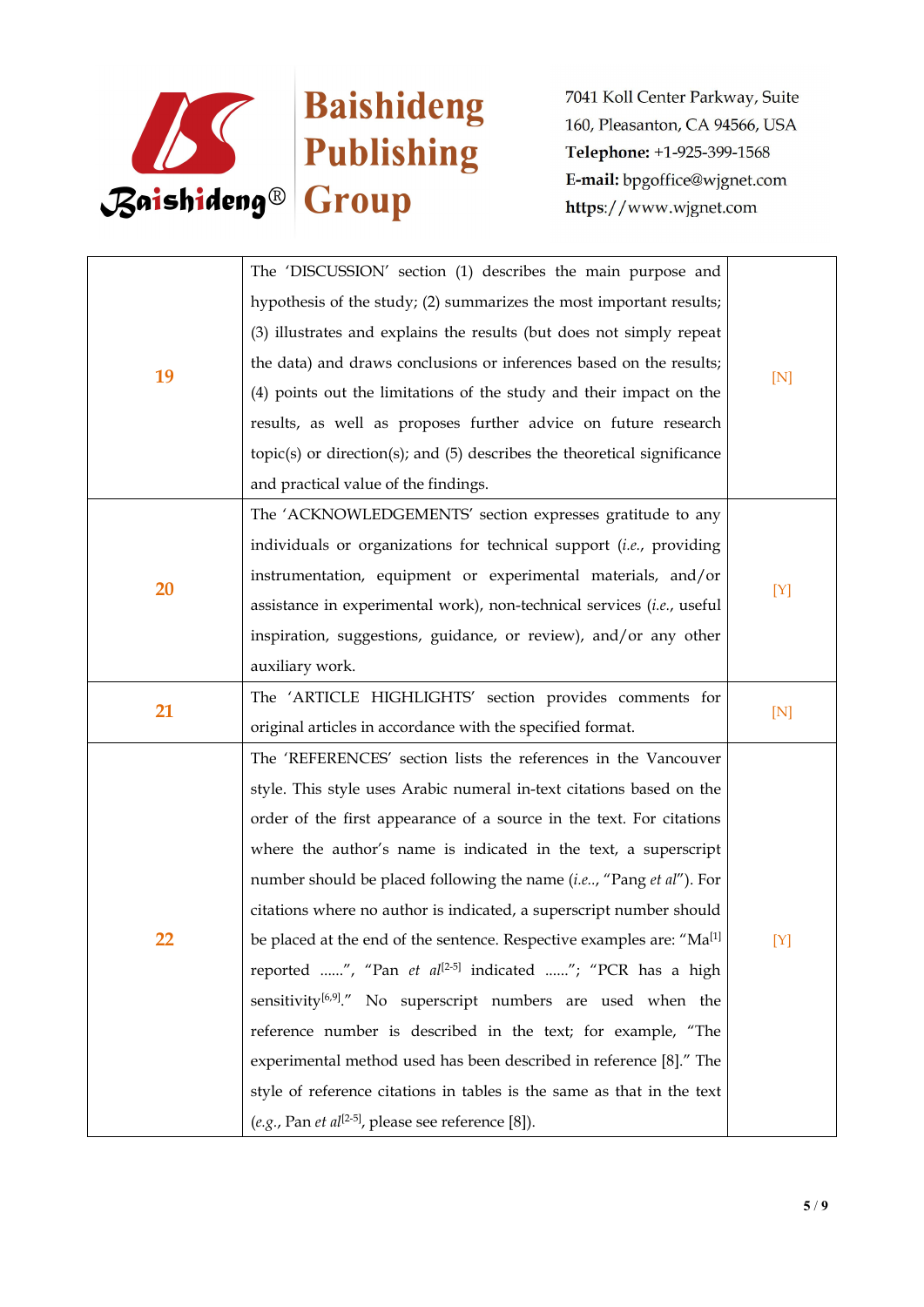

|    | Journal references have been verified to ensure that there are no                               |     |  |
|----|-------------------------------------------------------------------------------------------------|-----|--|
|    | duplicate references and that the PMID numbers are correct. For                                 |     |  |
|    | references not yet included in PubMed: the name of Chinese                                      |     |  |
|    | journals is spelled out using Chinese Pinyin, with the first letter of                          |     |  |
| 23 | each word capitalized (e.g., Shijie Huaren Xiaohua Zazhi); the name of                          | [Y] |  |
|    | journals in other languages are listed according to indexing                                    |     |  |
|    | information retrieved from Google. Book references are presented                                |     |  |
|    | with all the information relevant to the electronic version.                                    |     |  |
|    | The number of cited references is appropriate for the article type, as                          |     |  |
|    | follows:                                                                                        |     |  |
| 24 | Commentary: no less than 50;                                                                    |     |  |
|    | Review: no less than 100;                                                                       | [Y] |  |
|    | Article: no less than 30/26;                                                                    |     |  |
|    | Case Report and Letter to the Editor: no less than 1.                                           |     |  |
|    | The ethics-related statements are provided in accordance with the                               | [N] |  |
| 25 | manuscript type (e.g., Manuscript No.-Institutional review board                                |     |  |
|    | statement, Manuscript No.-Animal care and use statement, etc.).                                 |     |  |
|    | The names of the peer reviewers and the scientific editor are present                           | [Y] |  |
| 26 | at the end of the paper $(e.g., P\text{-}Reviewer: Hugot D S\text{-}Editor: Wang)$              |     |  |
|    | JL).                                                                                            |     |  |
|    | The order and numerical labeling of tables and figures is consistent                            |     |  |
|    | with their appearance and presentation in the text. Symbols in                                  |     |  |
|    | tables (e.g., +, -, $\times$ , $\div$ , $\ast$ ) correctly correspond to the definitions in the |     |  |
| 27 | footnotes. Only one legend is provided for each multi-panel figure                              |     |  |
|    | consisting of color graphs, black and white graphs, or line graphs                              | [Y] |  |
|    | that depicts data of the same theme. For example: Figure 1                                      |     |  |
|    | Pathological changes in atrophic gastritis tissue before and after                              |     |  |
|    | treatment. A: ; B: ; C: ; D: ; E: ; F:                                                          |     |  |
| 28 | Split pictures include flow charts, line graphs, histograms, and                                | [Y] |  |
|    | graphs including text. Unsplit pictures include meta-analysis                                   |     |  |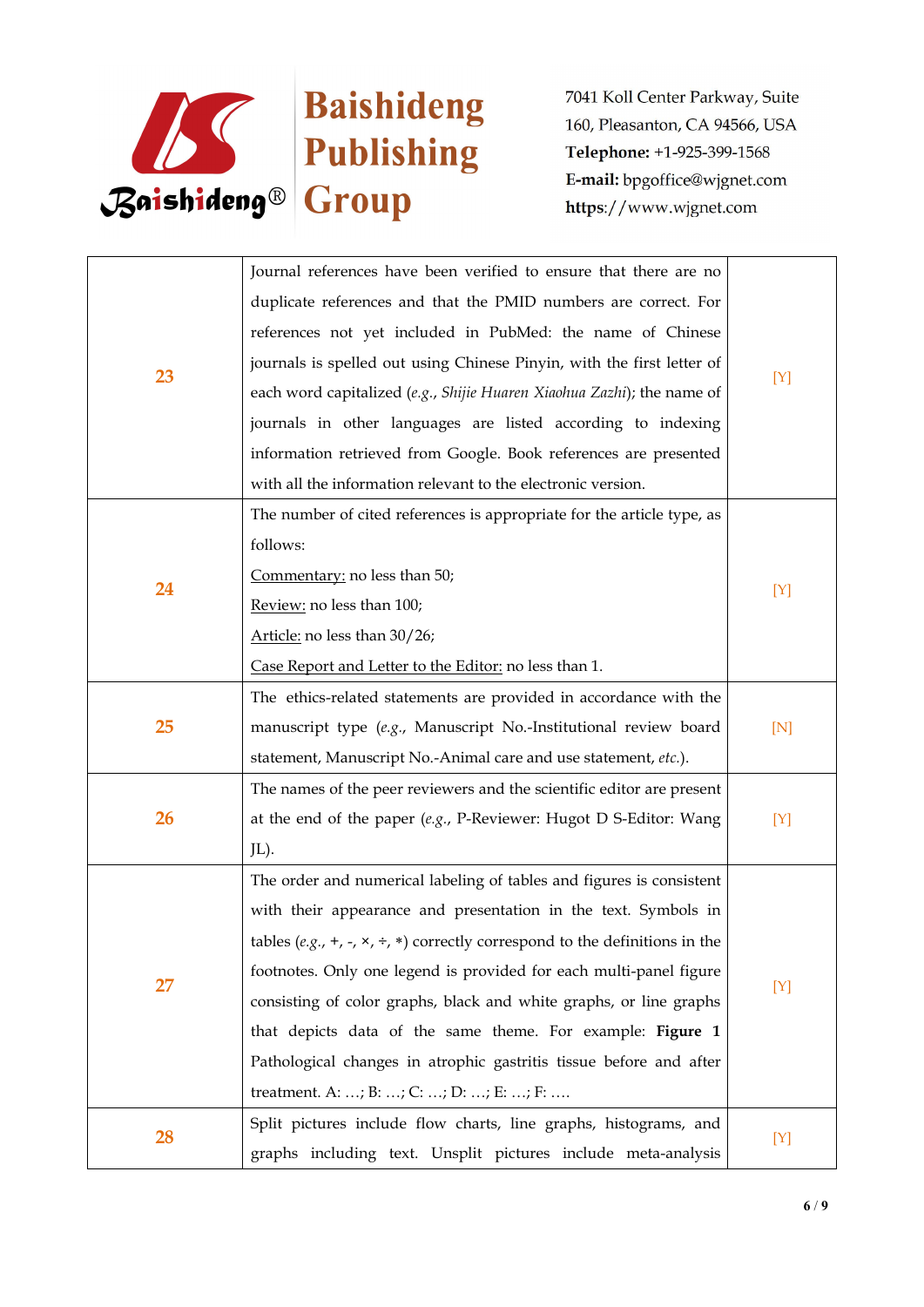

|    | diagrams, PCR amplification curves, and survival curves.               |       |
|----|------------------------------------------------------------------------|-------|
| 29 | The author(s) highlighted the changes made to the manuscript           |       |
|    | according to the peer-reviewers' comments.                             | $[Y]$ |
| 30 | The responses to the peer-reviewers' comments are consistent with      |       |
|    | the changes made to the manuscript.                                    | $[Y]$ |
|    | The revised manuscript is provided (file name: Manuscript              |       |
|    | No.-Review; e.g., 870- Review).                                        |       |
| 31 | The letter of peer-reviewers' comments is provided (file name:         |       |
|    | Manuscript No.-Peer-review(s); e.g., 870-Peer-review(s)).              | [Y]   |
|    | The response letter is provided (file name: Manuscript                 |       |
|    | No.-Answering reviewers; e.g., 870-Answering reviewers).               |       |
|    | The related ethics and relevant documents are provided, such as (1)    |       |
|    | Approved grant application form(s) or funding agency copy of any       |       |
|    | approval document(s) (file name: Manuscript No.-Grant application      |       |
|    | form(s)); (2) Biostatistics review certificate (file name: Manuscript  |       |
|    | No.-Biostatistics statement); (3) Conflict-of-interest statement (file |       |
|    | name: Manuscript No.-Conflict-of-interest statement); (4) Clinical     |       |
|    | trial registration statement (file name: Manuscript No.-Clinical trial |       |
| 32 | registration statement); (5) Institutional review board approval form  | [Y]   |
|    | or document (file name: Manuscript No.-Institutional review board      |       |
|    | statement); (6) Institutional animal care and use committee            |       |
|    | document<br>(file<br>approval<br>form<br>Manuscript<br>name:<br>or     |       |
|    | No.-Institutional animal care and use committee statement), and (7)    |       |
|    | Signed informed consent form(s) or document(s) (file name:             |       |
|    | Manuscript No.-Informed consent statement).                            |       |
|    | All authors signed the BPG Copyright license agreement form (file      |       |
| 33 | Manuscript No.-Copyright license<br>agreement; e.g.,<br>name:          | $[Y]$ |
|    | 870-Copyright license agreement).                                      |       |
| 34 | The language certificate provided by authors who are non-native        |       |
|    | speakers of English meets the BPG requirements (file name:             | $[Y]$ |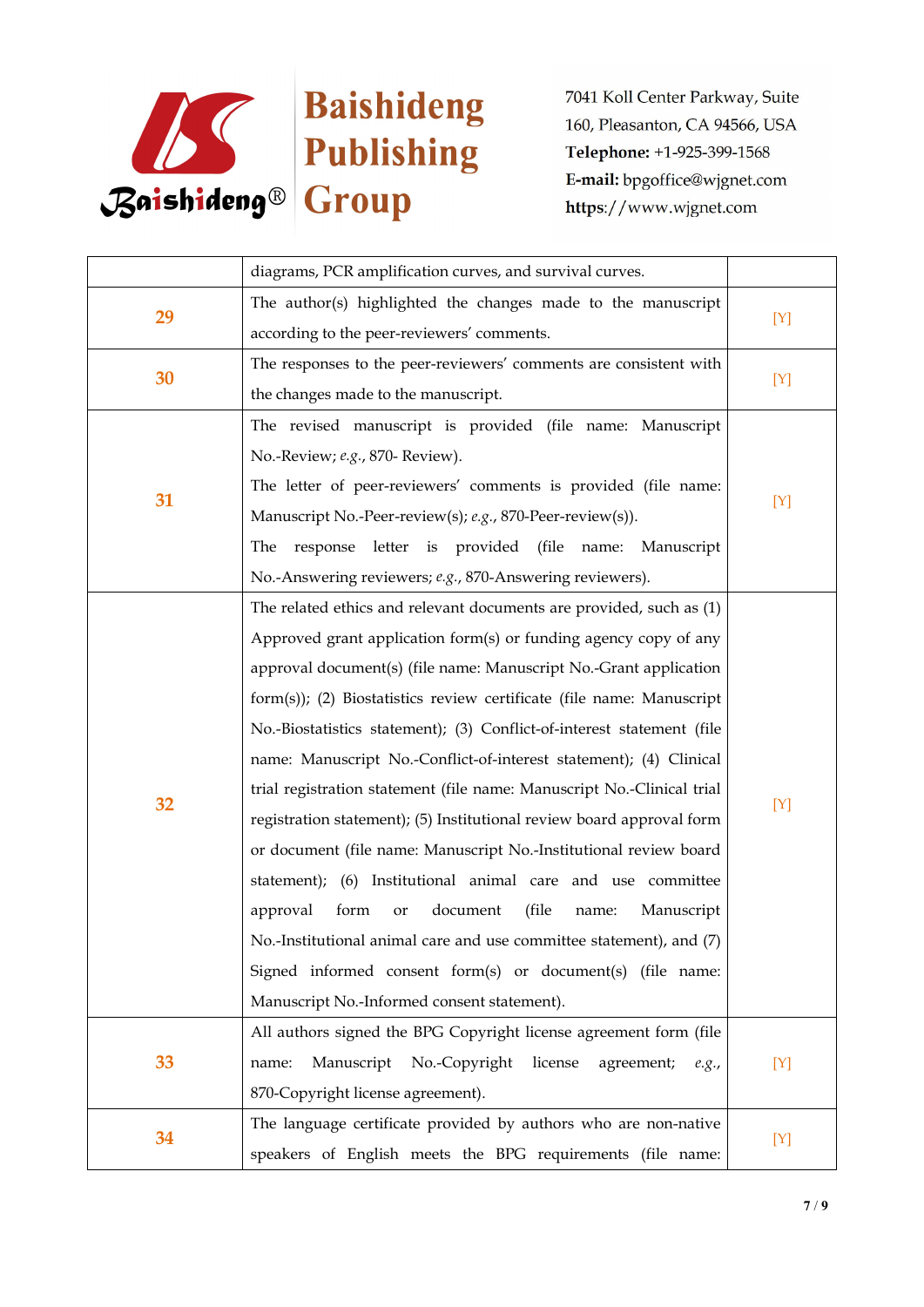

|                         | Manuscript No.-Language certificate; e.g., 870-Language certificate).                                        |     |
|-------------------------|--------------------------------------------------------------------------------------------------------------|-----|
|                         | The photos licensed in the Agreement for Use of Personal Photos                                              | [N] |
|                         | are consistent with those in the paper (file name: Manuscript                                                |     |
| 35                      | No.-Agreement for use of personal photos; e.g., 870-Agreement for                                            |     |
|                         | use of personal photos).                                                                                     |     |
|                         | This document (Checklist of Responsibilities for Scientific Editors)                                         |     |
| 36                      | has been saved under the file name: manuscript No.-Scientific                                                | [Y] |
|                         | editor work list (e.g., 870-Scientific editor work list).                                                    |     |
|                         | A CrossCheck investigation (an effective tool for detecting unoriginal                                       |     |
|                         | content, enabling our editors to preserve the journal's integrity and                                        |     |
|                         | the authors' copyright) has been performed for the manuscript via                                            |     |
|                         | the website: http://www.ithenticate.com/. The results document                                               |     |
|                         | contains the following information for the manuscript: "Name of                                              |     |
| 37                      | journal", "Manuscript No.", "Columns", "Title" and "Author list".                                            | [Y] |
|                         | The Figure of the CrossCheck results is saved in JPEG format (.jpg) at                                       |     |
|                         | 1440 $\times$ 680 pixel resolution. The PDF of the CrossCheck results has                                    |     |
|                         | been saved under the file name: manuscript No.- CrossCheck report                                            |     |
|                         | (e.g., 870-CrossCheck report). The Google searches have also been                                            |     |
|                         | performed to further ensure publication of original content.                                                 |     |
|                         | The text of the manuscript is typed in Book Antiqua font, 12 pt, with                                        |     |
| 38                      | 1.5 line spacing.                                                                                            | [Y] |
|                         | The primary responsibilities of our scientific editors include carefully checking the                        |     |
|                         | entire manuscript and all accompanying materials for: (1) errors in spelling,                                |     |
| <b>Responsibilities</b> | grammar, punctuation and wording; (2) suitability of tables, figures, figure data and                        |     |
| of scientific           | legends; (3) accurate and appropriate presentation of symbols (e.g. +, -, $\times$ , $\div$ , %, $\ast$ ) in |     |
| editors                 |                                                                                                              |     |
|                         | tables and figures; and (4) complete and comprehensive revision of the manuscript                            |     |
|                         | according to the reviewers' comments.                                                                        |     |